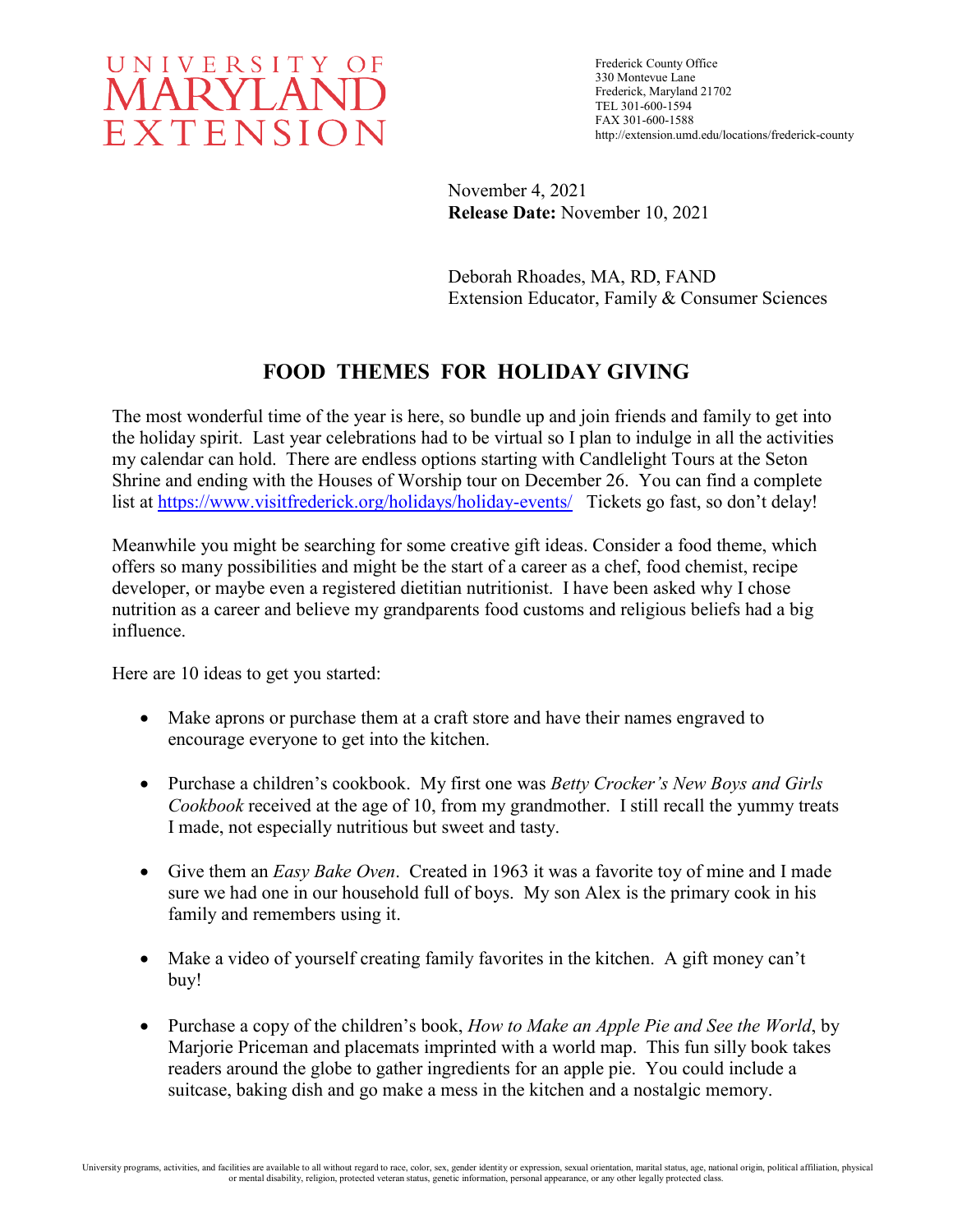- Rummage through grandmas' cookbooks and see what treasures you can find. We have one titled, *Hay Springs Community Cookbook*, published in 1937. It includes recipes from homesteading families in Nebraska who settled the land in the 1800's. What joy it will be to pass on recipes from a Great-Great Grandmother to the next generation.
- Make a family cookbook and have all members contribute. So very often the cooks' secrets are stored in their creative mind and no one can even begin to replicate them. If the recipe isn't recorded then it might be lost. There are personal blank recipe books you can purchase to make the process easy. We all imagine family will be with us for years to come, but time and pandemics prove we do not have forever.
- Ask a new family member to bring a treasured dish from their family of origin. Brittany, my daughter-in-law, always brings the pumpkin pie, created by her deceased grandmother Naomi from Ohio. It's delicious and is a constant at the Rhoades holiday table. The recipe is a secret, otherwise I would include it now.
- Teach your grandchildren or nieces and nephews how to create ethnic recipes from your family lineage. Pat, a close friend, makes the Italian Cookies Pizzelles and Biscotti which her mother taught her how to bake. She makes Kolache Cookies for her husband's family who is of Czechoslovakia decent.
- Give cooking lessons either zoom or in-person. Some options are The Kitchen Studio, and Frederick County Parks and Recreation, Frederick Community College, and the Common Market.

I close this article listening to Immanuel, by composer Tony Anderson, which puts me into a holy space and the real meaning of Christmas. This is my very last article as I am retiring at the end of this year. My years in Frederick County, which began in 2004, have truly been unforgettable.

Within the first month of working in this community, I could tell I had arrived at a very special place. People and organizations really do collaborate to serve the citizens in the county. I plan to stay involved as a Master Gardner volunteer and hope to see you out and about.

My last piece of nutrition advice is to always be open to a new food experience and support your local farms, restaurants, and businesses to keep Frederick the magical place that it is. I will do my part by having the most delicious dessert I have ever tasted, Coconut Pound Cake, at Monocacy Crossing. Godspeed!